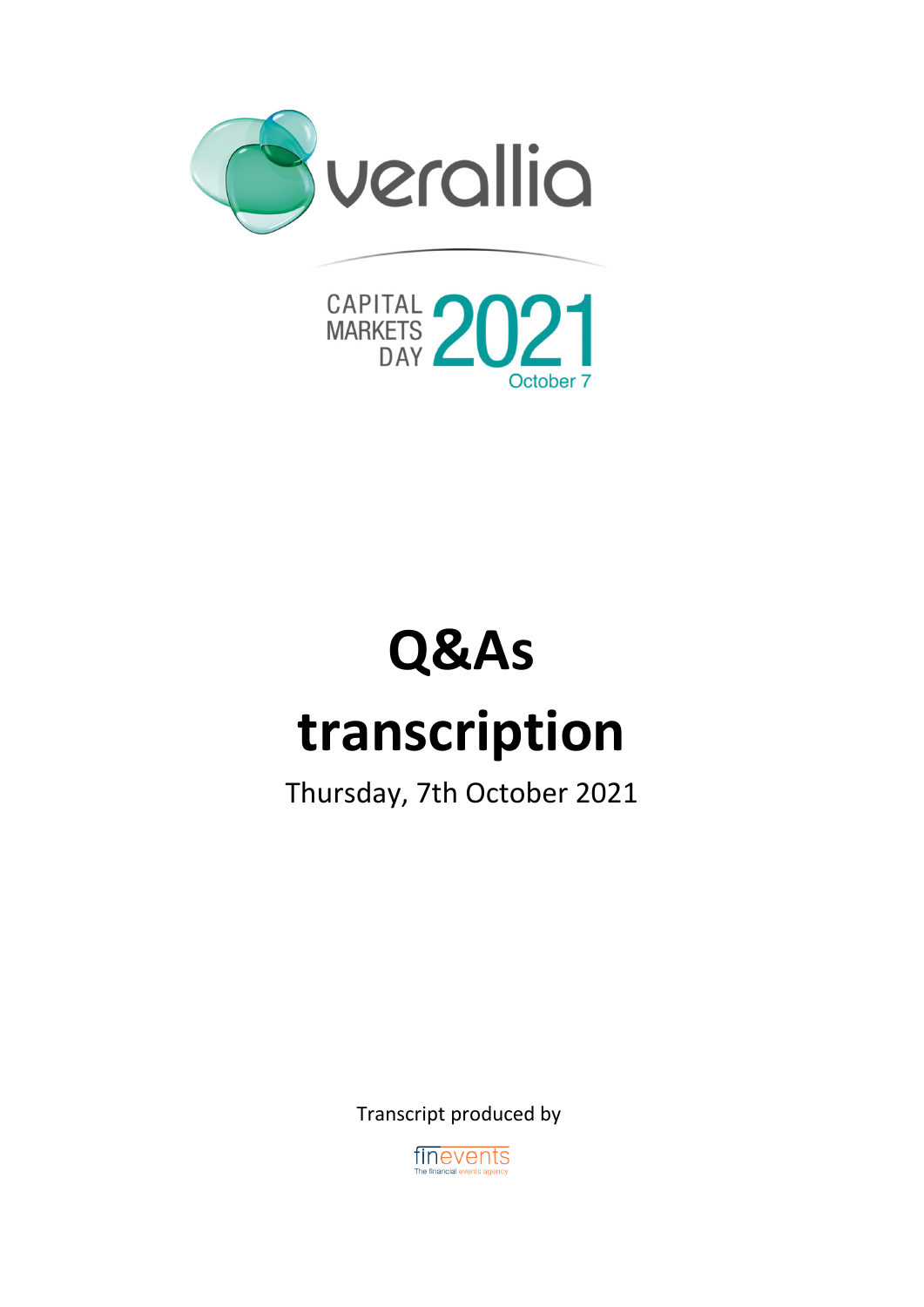# **Verallia Capital Markets Day 2021**

## Q&As

**Alexandra Baubigeat‐Boucheron:** We have the first question for Romain from Paco

**Q:** Could you please explain if the 9 plants that work 100% with 0 emission include also the melting process. How do you do it?

**Romain Barral**: Ok so maybe I will clarify a little bit that point. Those nine plants are in fact having a specific contract to get green electricity. So some of the electrical part of the energy we consume in those plants is carbon‐free. And as a reminder the electricity we today in our plants represents between 15% and 20% of the overall energy we consume. So a portion of it is used in the melting energy and a portion of it is used on the non-melting. But overall this green or carbon‐free energy power is only for electricity so roughly 15% to 20% of those plants.

**Alexandra Baubigeat‐Boucheron:** Thank you Romain. Another question

**Q:** How 'Fit to 55' could impact in volumes given the import tariff to glassfrom outside Europe?

**Romain Barral**: First of all, we don't have all the details around some of the elements for 'Fit to 55' and in particular the carbon border adjustment mechanism which if it's implemented and if it's implemented in a fair way in fact should have a limited impact on the import because that would allow us in Europe to play on a level ground when it comes to  $CO<sub>2</sub>$  cost.

**Alexandra Baubigeat‐Boucheron:** Thank you. Last question for you Romain:

**Q:** What steps can you take to secure more cullet supply? I am considering that many players are trying to secure more cullet... other than just paying more for cullet, can Verallia differentiate by vertical integration or similar here?

**Romain Barral**: As I explained in the presentation and you've seen already some examples, there are two ways for us to continue to increase the cullet that we can use in our plants. The first one is to work with current cullet suppliers and to work on the long term so through long term agreement or joint venture as we did in Germany with Remondis. That's the first item. The second one, especially on the low cullet countries, is that we will start to work more on the collection, being actively and directly involved into the collection, working with people who are collecting but also local administration to be able to do that. You've seen the first example in the presentation on Brazil by Quintin.

**Alexandra Baubigeat‐Boucheron:** It was the last question for Romain. A question for Olivier:

**Q:** What are you expecting from the competitive agreement? Where are you today on that?

**Olivier Rousseau**: The transformation plan is behind us and we had a majority of our employees basically agreeing to our competitiveness agreement. So the heavy lifting is behind us and today we are clearly focused on improving our industrial performance in order to

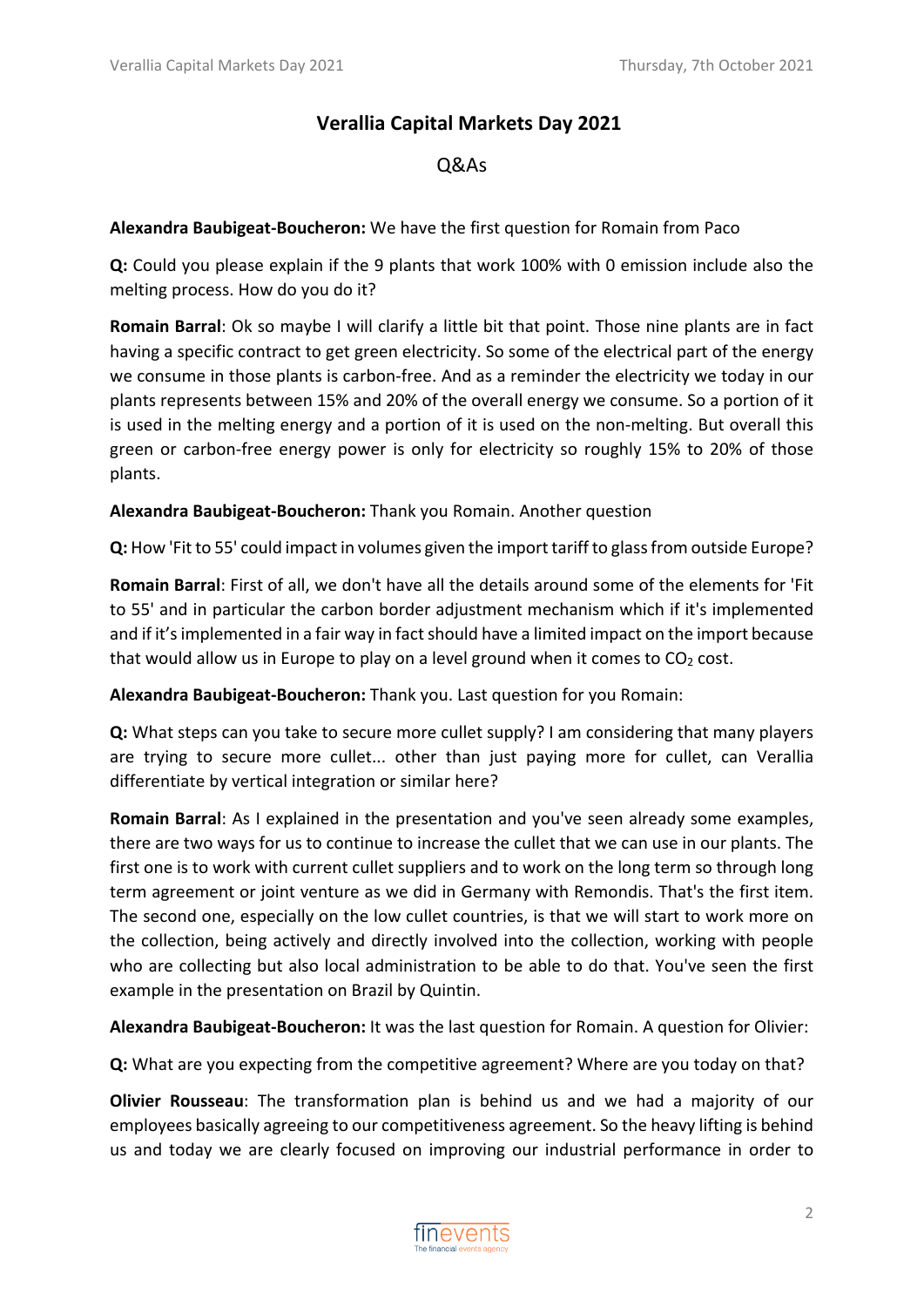improve our competitiveness and our financial performance. So the goal for me is very simple: I want France to reach the level of other Verallia countries in Europe. That's what we are after.

**Alexandra Baubigeat‐Boucheron:** Thank you Olivier. A question for Marco:

**Q:** Can you explain the competitive landscape and if there is any acquisition opportunity in Italy?

**Marco Ravasi**: The particularity of Italy isthat it's a very fragmented market. You have to keep in mind that it's the only case in Europe where you have 10 players, 10 glass producers and anyway we have also to say is that it's also quite good growing market because from 2014 to 2019, before COVID, it was a 3.5% CAGR. That was bringing to lack of glass but that's still an issue anyway. It's the reason because in the future landscape in the coming years there are three new installations expected to be made by three different playersin the plant. And at the moment is also growing the import. The import is roughly around 20% in the plant. So the fact that everyone is looking to put capacity because the market is very dynamic, fragmented but very dynamic, is also the answer to, unfortunately, the second point because we are looking around for possibility to make acquisition but the situation is quite good for all the players because the market is good. So we will have to wait probably for another time. We are looking around but this is not the right moment to make acquisitions in Italy.

**Michel Giannuzzi**: This is the reason why Italian teams are proposed to invest in a brown field project that will start in 2024. Since we cannot find decent acquisitions, we will grow organically faster and this project will enable us to capture the growth of the market.

**Alexandra Baubigeat‐Boucheron:** Thank you. A question for Paolo:

**Q:** Can you give us more examples on what you are doing to promote glass towards end customers?

**Paolo Pinto**: As I have presented on slide 64, what we do is through glass national association in Portugal and in Spain, and with the help of FEVE Friends of Glass, is to use platforms like YouTube, Instagram and Tik Tok and using info insert to engage end consumersto the qualities of glass. In the right side of the slide for instance you have a popular band that made a song highlighting the qualities of the glass and using bottles as instruments. So this is one of the things that we do in the region to promote glass and to reach end consumers.

**Alexandra Baubigeat‐Boucheron:** Thank you. The next questions will be for Northern and Eastern Europe. A question regarding returnable glass bottles:

**Q:** When a high volume returnable glass bottles system is put in place on a dedicated product, say for mineral water for example, is Verallia selected as exclusive producer or can customers source standardized products from different glass producers? And if exclusive, how is the glass producer selected?

**Hugues Denissel**: We have different models. It really depends on the customer and on the situation. We are flexible to the segment we need to serve. But if you remember the slide on the returnable, there was one little picture about 2 bottles in the retro mode. This is a typical of an example where we are the exclusive producer of a bottle that go to several customers

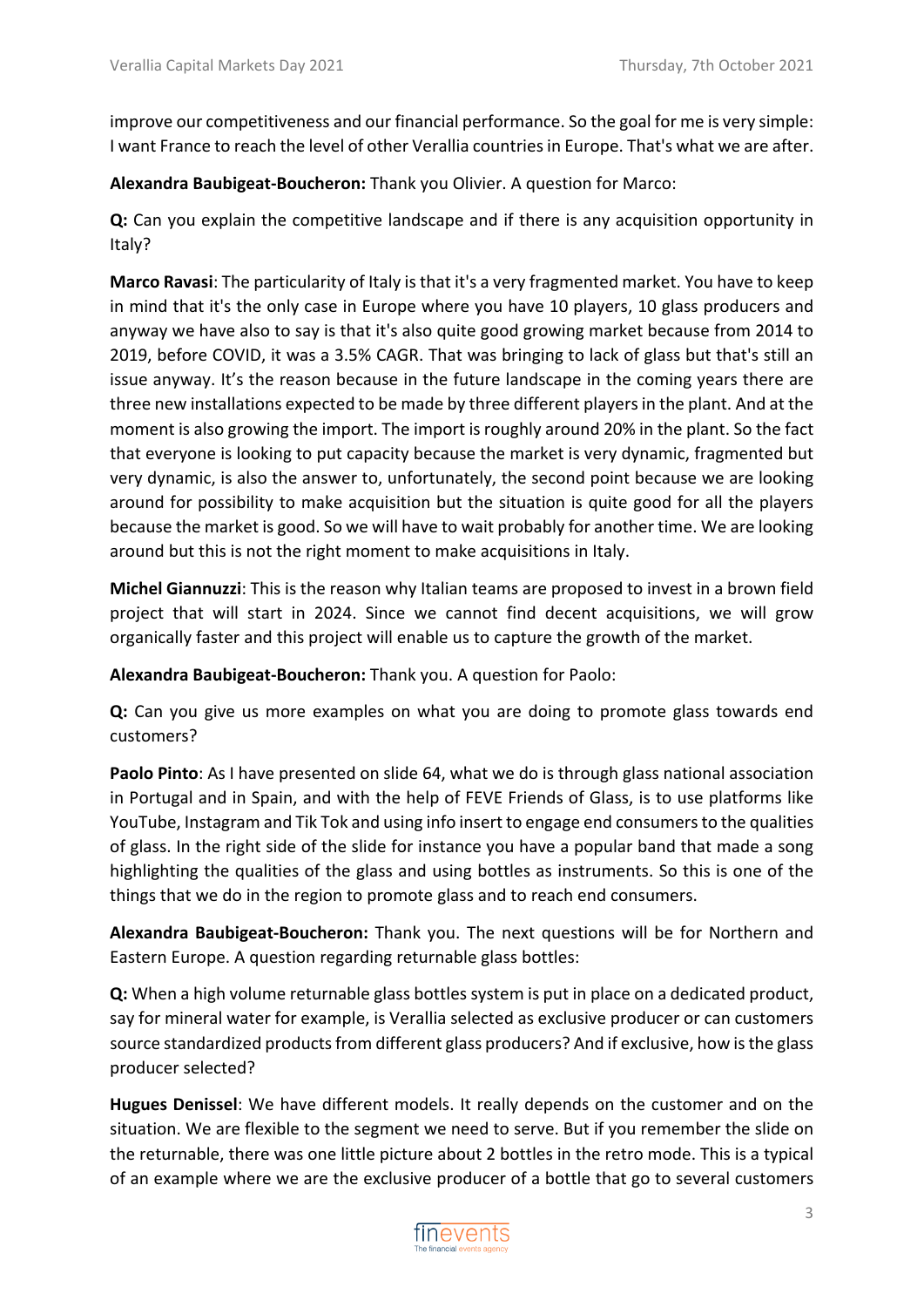in the beer market. And then you go a little bit to the right of thisslide, you find the 4 breweries that redesigned a pool of bottles, not only a pool but a family of bottles. In this case we will be one of the suppliers among others. What is important and was the key to success is to be early in the process, in the cooperation and the collaboration with the customer in the design of these new articles.

**Alexandra Baubigeat‐Boucheron:** Thank you very much Hugues. A question for Quintin:

**Q:** Why is EBITDA margin in Latam way above the rest of the Group? Good Question.

**Quintin Testa Dominguez**: That's right. Despite the local situation and the specificities of our region I believe the implementation of the strategy is done with a very disciplined manner. First of all, we have a very strong and dedicated team supported by the global activities also. We are well aligned with the market working with local customers but also with global customers with a huge intimacy to try to keep always a very positive spread. And the last but not the least, our operations are achieving the level of excellence. First of all working on quality, on safety, improving the efficiency, the service rate and last point, but an important one, is we are reducing our cash cost through the Productivity Action Plan 3% year on year.

**Alexandra Baubigeat‐Boucheron:** Thank you. I'm sorry I'm receiving other questions live, so I have another question on Northern and Eastern Europe.

**Q:** What is achievable in Northern and Eastern Europe in terms of margin given the less attractive mix i.e., less wines etc?

It was actually a question from Fraser who was also asking if you could you give color on the target margins per region implied by the guidance.

**Hugues Denissel**: In fact in Northern Europe, there is very interesting segments. It may not be driven always by the nicest design that we see in other regions such as France but there is also differentiation on performance through the functions. Very industrial customers they want very high performance, and they are very selective on the performance of their suppliers. That's also a differentiation and that's also a value driver. We also know that the diversity of segments is interesting. Wine is one, sparkling is another segment. There is a lot of pockets of value in the region and we're driving the strategy on each of the segment we want to develop.

**Alexandra Baubigeat‐Boucheron:** Thanks Hugues. Regarding the margin by region I think Michel you can answer that.

**Michel Giannuzzi**: We don't give specific targets by region. As you can see from the segments reporting, NE Europe is also a region that has probably a lot of potential for further improvements to close the gap with for example SW Europe and the rest of the Group. Most improvements will come, as Nathalie explained, from three pillars. One pillar will be the growth and a very selective growth in the most value added segments as Hugues hasjust said. The second pillar will be positive spread again in the segments especially in the countries where the currency can change a lot like Ukraine or Russia. We always aim at providing the positive spread year on year. The third pillar which is applicable to all the divisions is clearly the PAP and here again we have great opportunitiesin thisregion to improve the performance

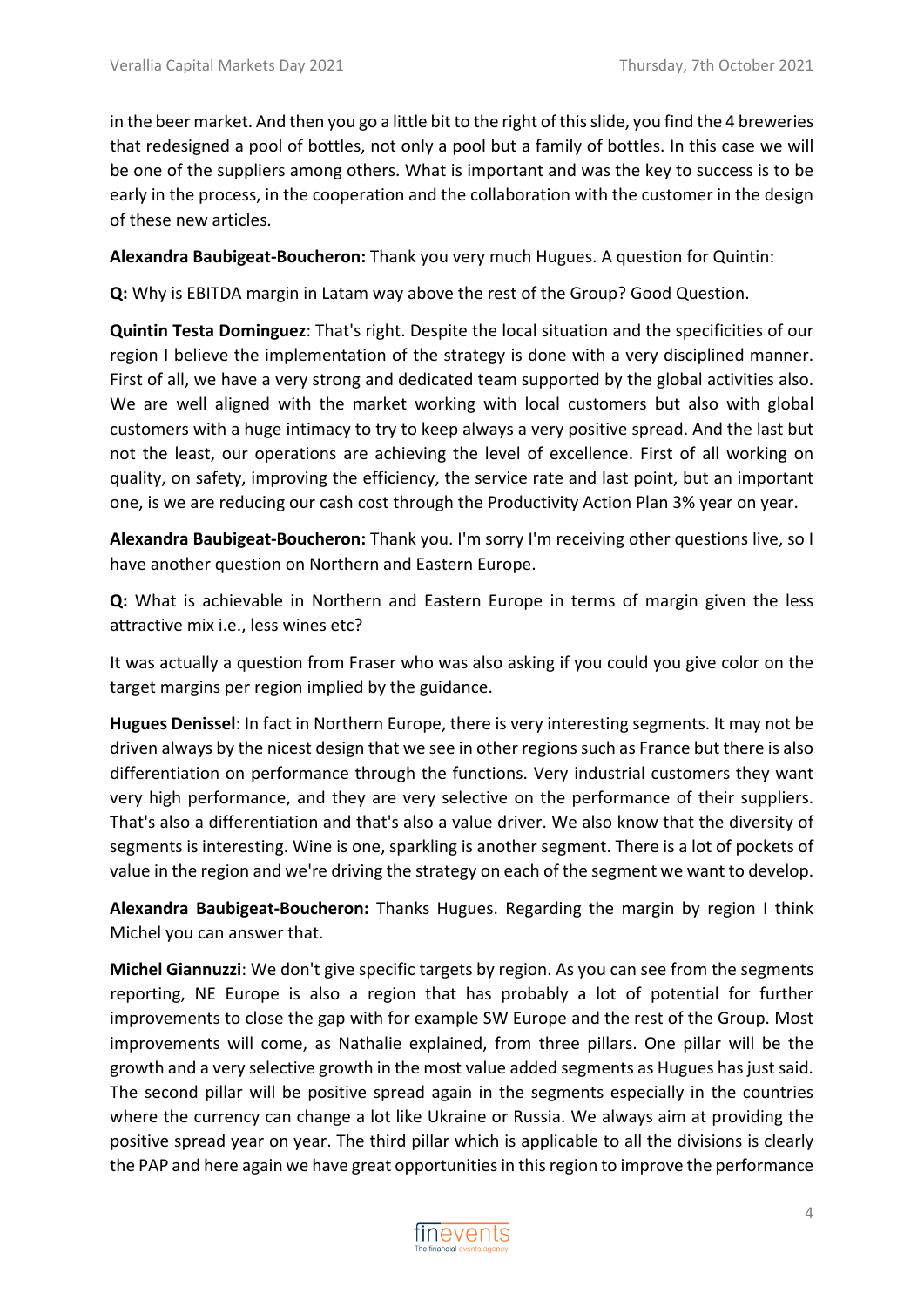of our plants and to reduce the cash cost through the Performance Action Plans. So, it's not very different from the rest of the Group. This is probably a bit more upside in this region than of course in Latin America which is already the star in our company in terms of performance on all matters.

**Alexandra Baubigeat‐Boucheron:** Thank you very much to Hugues, Dirk and Quintin. I think that now we'll move on to the Group and the financial questions for Michel and Nathalie. So if I may start with the questions around pricing:

**Q:** When talking about 4‐6% annual growth, is management not concerned that it will have to 'give back' some of the large price increases needed in 2022? i.e. what gives you confidence that prices can be kept at that level?

**Michel Giannuzzi:** We are not so much focusing on price than we are focusing on spread which is very important. Spread is the difference between price increase and cost increase. And our goal, clearly explained by Nathalie, is to every year achieve a positive spread. I remind you that this year in many countries in Europe the prices have been reduced but we have been able to reduce our prices less than the deflation of cost we've seen in Europe. So altogether if you remember this year in the first semester when we presented our results to you, we were talking about a flat price in average in Europe with some countries or some products segments a little increase others little decrease, overall flat, and what is important is not really the price increase or the price decrease, what is important is the difference between pricing and cost. Going forward, and we know very well that today it's a really hot topic if I can say so in terms of energy cost inflation, we're going to have to go for a very high pricing increases in the coming days, weeks and months with our customers but if you look at the forward prices of electricity or gas for example, you see that there is a huge hump next year in 2022 but prices start to go down again in 2023. Which means that of course if we have a decrease of prices of energy in 2023 and 2024 we will reduce our prices in order to give back to the customers the deflation of cost that we will see in that year. Of course what we want and what we need to achieve is to always end up with a positive spread. So, price is for us less an issue than spread. What we want is that in the three pillars that Nathalie has explained to you that will make our business model work and deliver the results that we've been delivering we need to have a positive spread whether the price is positive or negative which means decreased prices.

**Alexandra Baubigeat‐Boucheron:** Thank you Michel. A question from Jamie:

**Q:** Hi team Verallia, can you please break out pricing assumptions by region in this guidance. Thanks

**Michel Giannuzzi**: Same thing, I mean basically you know very well it has not changed this year. We have basically two big regions, we have Europe 90% of our sales, then separate from Latin America which is 10% of our sales. In Latin America, the prices are very specific to the countries. Countries like Argentina are in hyperinflation, we had a 45% inflation last year in Argentina and we increased our prices in Argentina more than 45% again in order to end up with a positive spread. Inflation is a bit less in Chile and in Brazil but these countries in any case are used to negotiate prices several times a year as when needed. Europe is a bit different. I remind you that in Europe usually prices are fixed once a year, negotiated once a

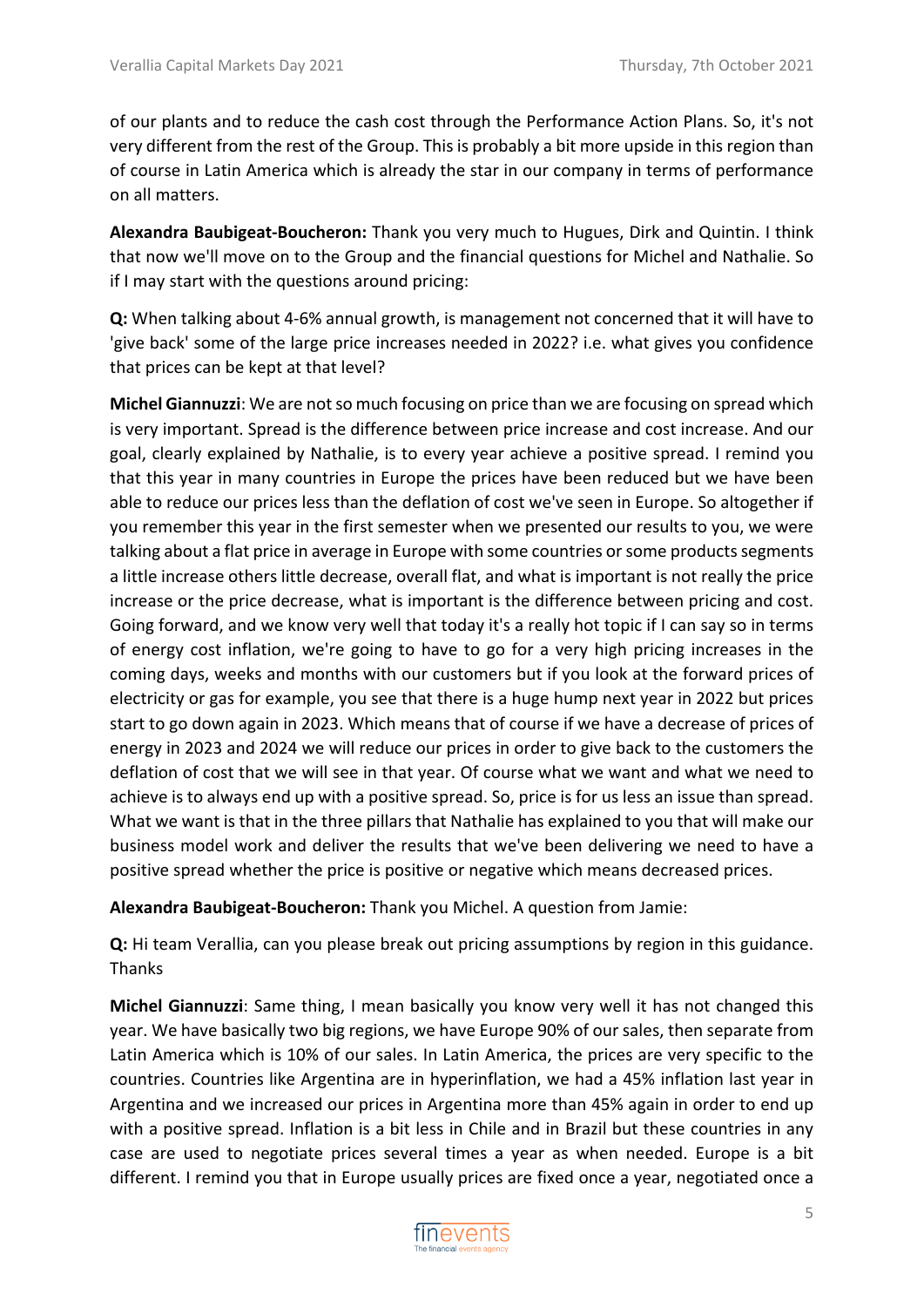year, very often starting January 1<sup>st</sup> to December. We negotiate those prices based of course on the inflation we see or measure at the time of the negotiation. This is why for us it is very important that what we enter a negotiation which is starting now basically in October we hedge most of the costs of the following year, especially energy costs. If we don't hedge raw material prices we at least have long term agreements which provide us some visibility on our cost base and this is the starting point for us to understand what kind of price increase we need to get in order to end up with a positive spread. So we will not disclose country by country or segment by segment because this is of course a very sensitive topic but for sure, if you remember in terms of price increase, we've mentioned that at the end of July that we were looking in 2022 to price mid-single digit increase at the end of July, you've seen energy cost increasing a lot during summer so beginning of September, a month ago we were looking more high single digit and as of today if I were to tell you what kind of price increase we need to get to end up with a positive spread we are talking clearly about a double digit price increase. So it's going to be unprecedented at least on the recent years. On the last ten years we have never seen such a price increase but this is a kind of price increase our sales people will have to go and negotiate with our customers in order to end up with a positive spread.

**Alexandra Baubigeat‐Boucheron:** Thank you Michel, I think you have answered most of the questions regarding pricing.

**Q:** Any guidance on 2022 EBITDA margin linked to the selling pricing increases that you will have to pass in this year?

**Michel Giannuzzi**: It's clear that we have like the rest of the industry a tough challenge to get our price increases go through the approval of our customers. For sure it's going to be an interesting time in the coming weeks and months for our sales people. We are, as we speak, preparing our budget for next year. The assumption we are taking is that we end up with a positive spread, positive means just zero, we don't need a lot more than zero, but just zero and we will provide to all of you once we have completed our budget process by the end of the year the guidance for 2022 EBITDA margin and EBITDA, probably when we announce our full year results at the end of February next year.

**Alexandra Baubigeat‐Boucheron:** Thank you. I think we will now go to questions regarding capacity.

**Q:** What about capacity addition of Ciner in Belgium, UK and Sisecam in Hungary? Surely these volumes will impact the balance of supply?

**Michel Giannuzzi**: Yes I know. Certainly not in the short term because those two projects will probably not come to the market before the end of the 3 year horizon that we presented to you today. So these additional capacities if and when they come are probably not going to impact the market before 2025. That's why it was not included in our capacity increase knowing that in the meantime the market keeps growing so by 2025 the market will need more capacity anyway just to support its growth. At this point in time it's not impacting our 2024 objectives.

**Alexandra Baubigeat‐Boucheron:** Thank you Michel.

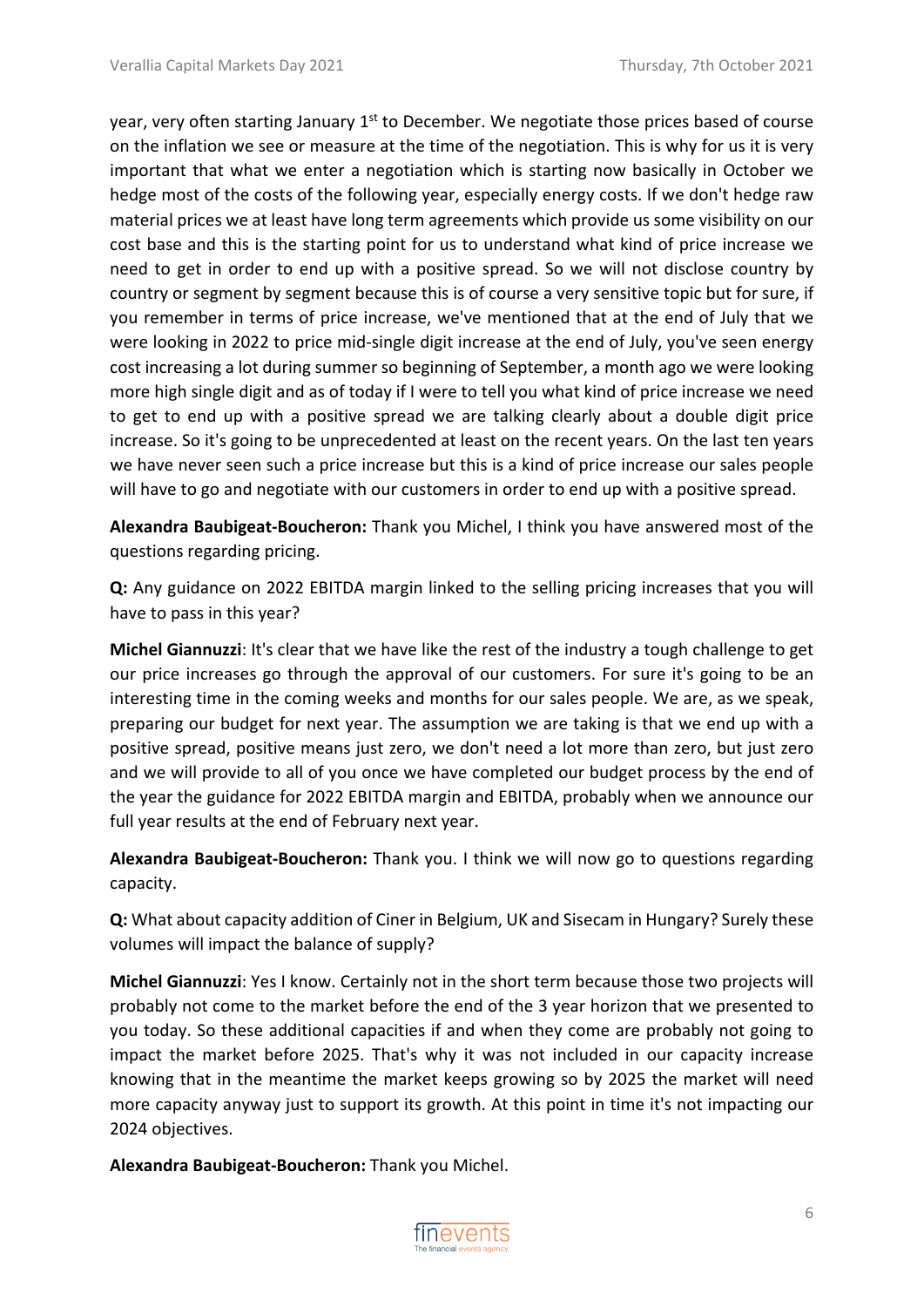**Q:** Regarding operating performance could you highlight the expected average capacity utilization of the Group in 2021 vs 2016? Also the average age of furnace now and in 2016.

**Michel Giannuzzi**: Well capacity usage is not a very commonly defined measure. Every company's defining its capacity use differently so I don't think it'srelevant to talk about it. One thing for sure, and I think I mentioned it at the time of the IPO two years ago, is that when I joined 4 years ago we had some factories that could produce more if we were able to debottleneck some specific areas. We've been investing in those factories from 2017 to 2020 to debottleneck in a methodical way those areas in order to, with very small and marginal investments, to increase our capacity. So not only we are of course improving our yield and our efficiency in our plants which means that we are able to produce more with the same plants and the same capacity but on the top of this during the period from 2016 to end of 2019 before the pandemic, we've also invested in debottlenecking some areas in many plants we had in Europe. Now regarding the second question about the furnace you know very well that we repair or rebuilt every year 6 to 7 furnaces. This is a very regular rhythm or pace of reconstruction which means that we have no pent-up investments to come. We have a regular and ongoing refurbishment program that means that, the average lifespan of a furnace being 12 years on average, our 58 furnaces are 6 years or 6.5 years old. Every year we have a furnace that reaches 12 years old and then we destroy and rebuild and the same year you have a new furnace with one year or less than one year in aging. On average we are very stable and you've seen it in our capex expenditures for example. We're always investing at 9.8% of our sales in average the last 5 years in our factories just to keep our assets at the best state of art, at the most efficient state as possible and this has been ongoing so there is no real change in the last few years, and we don't expect any change going forward. What will change it that if you add new furnaces, they will slightly reduce the average age but one furnace out of 58 will not change dramatically the average age.

**Alexandra Baubigeat‐Boucheron:** Thank you Michel. Last question on prices that just arrived and it's from Francisco so I'm asking it:

**Q:** If you have a better cost base than the industry, do you expect lower price increase than peers to reach 0 price gap or do you expect peers to have a negative gap?

**Michel Giannuzzi**: Well that's a tough question. At the end of the day, your question is about edging indirectly because the cost base, the cost structure of this industry is about the same for everyone. Of course you have some slight labor cost differences between countries, France being more expensive than for example Italy or Spain but the cost structure of the industry is pretty much the same everywhere. Now the edging that we have is not aimed at speculating and some years we have a positive impact due to edging and some years a negative impact of edging. Last year there was a negative impact of hedging because we hedged 2020 in October 2019 before the pandemic at a much higher energy cost than what we saw last year. So, we are forgetting edging when we talk to our salespeople. Edging has nothing to do with sales, it's purely financial. Our salespeople have to justify every year their price increases, or sometimes price decreases, based on external indexes and external cost drivers that our customers can measure, can validate. In that case we are aiming at passing the inflation that we've seen in the market. I will not comment on our competitors, I don't know what they will

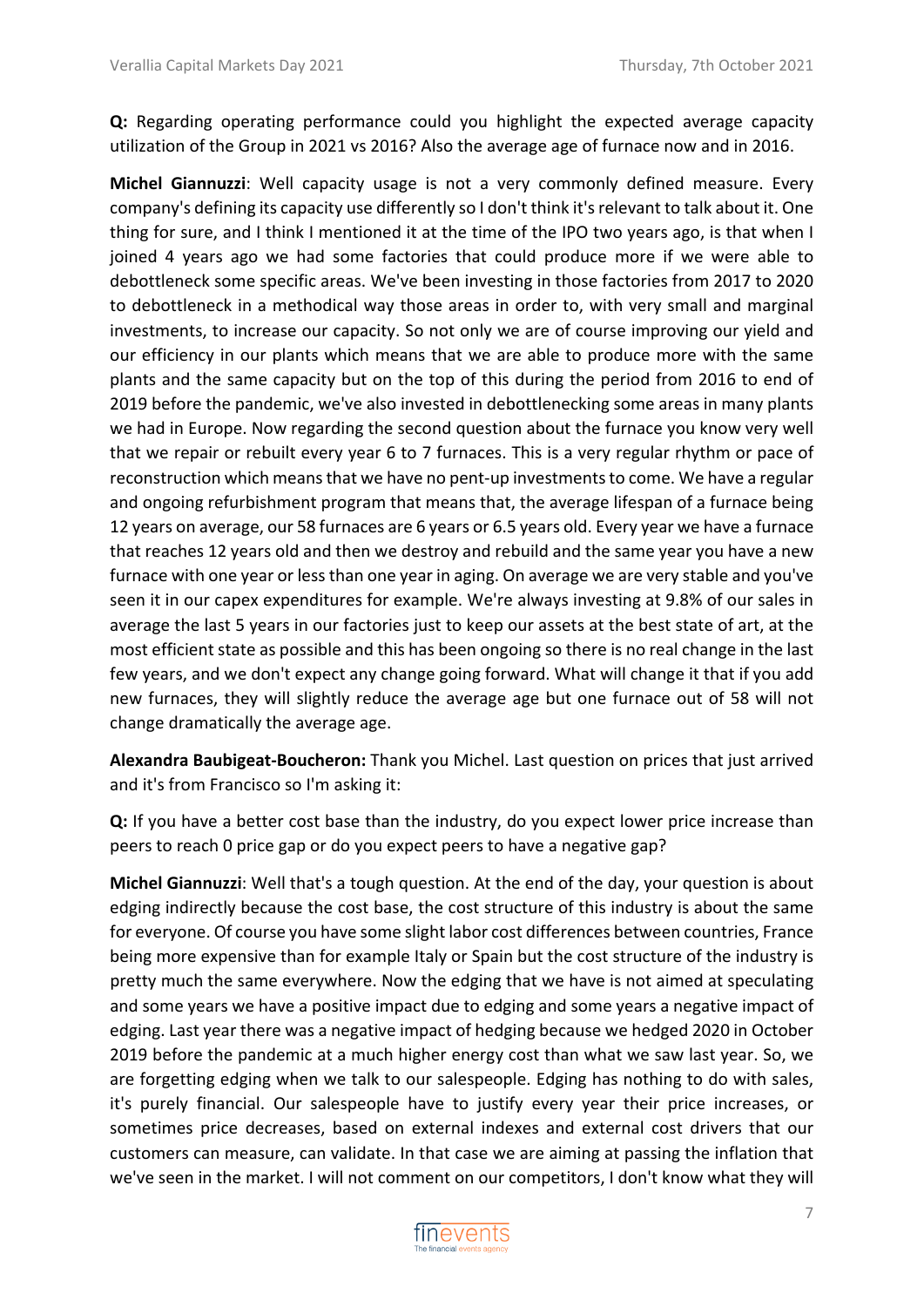do and what is their strategy but for us it's very clear we are going to ask our customers to get the price increase that is basically a pass through of our cost increase. In the same way, this year many customers had a price decrease because energy prices have decreased last year.

**Alexandra Baubigeat‐Boucheron:** Thank you Michel. A question regarding share buy‐back:

**Q:** How much of cash will you spend on share buy‐back? Is there any limitations about the share you can purchase from Apollo? Can you buy more shares from Apollo in order to make their exit smoother?

**Michel Giannuzzi**: First of all regarding Apollo shares, you've seen that two times this year we've participated to the ABB of Apollo by buying back two times shares from Apollo. This was I think very smart from two points of view. First of all because it didn't impact the liquidity, it didn't reduce the liquidity on the market so we bought directly from Apollo so no impact on the liquidity which I think is important. And as you hinted in your question it has also reduced the overhang associated to this divesture of Apollo shares. Going forward depending of course on the prices, we are not going to commit to anything today because our shares buy‐back policy would be opportunistic. Very clearly. We have the cash if we find upon in time there's an opportunity to create value for all shareholders by buying back shares we will do it. And of course, if Apollo sells some blocks going forward we will consider, as we did it this year, buying back some shares without having an impact again on the liquidity. So, we'll be very opportunistic in terms of shares buy back policy, we have the means and resources to do so when it makes sense and we will decide with the board when to do so. Regarding the amount of money that we are dedicating or we will dedicate to shares buy backs, it really depends on whether we have strategic projects or whether we make acquisitions, what the level of debt will be going forward. We don't want it to go too low but at the same time again we'll stay very flexible, agile and opportunistic when deciding about share buy backs.

**Alexandra Baubigeat‐Boucheron:** Thank you Michel. Going back to hedging:

**Q:** How do you manage the energy cost ‐ Which impact on the P&L for 2022 and beyond from inflation ‐ What are your hedge levels?

**Nathalie Delbreuve**: As I shared with you, energy costs represent around 20% of our cost base. Page 87, you have the details of our hedging policy. It's a disciplined policy and as Michel explained we are not speculating. The target is to average the evolution and the peaks of the prices on the market and to give us visibility before we have to start a price negotiation with our customers. So our hedging policy is with a 3‐year horizon so it means that we started hedging our energy needs for 2022 in 2019 and then steadily we increased our hedging to reach 100% of 85% of our needs now in October. Again I cannot share with you the details of this hedging.

**Alexandra Baubigeat‐Boucheron:** Thank you Nathalie.

**Q:** Could you please explain the sensitivity of 2022 EBITDA margin as a function of natural gas prices? What happens to your guidance if gas remains elevated in 2022? I think we are talking about mid‐term guidance.

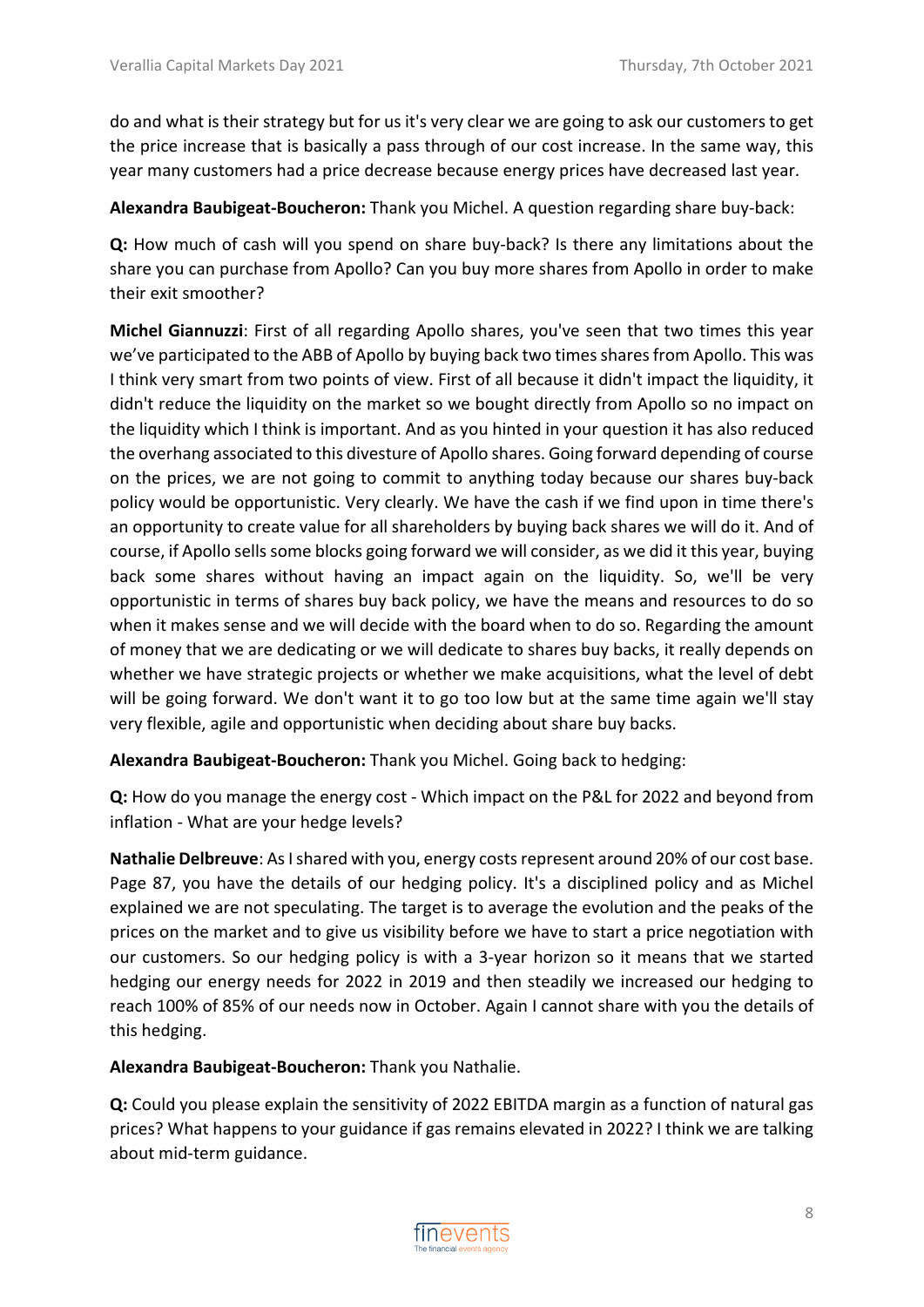**Nathalie Delbreuve**: I think we're back to the comment on hedging. I've just explained that today we have ended up the hedging for 2022 as per our strict policy so our mid-term guidance is including this situation already.

#### **Alexandra Baubigeat‐Boucheron:** Thank you.

**Q:** Regarding EBITDA margin, any idea of the path of improvement towards your 28‐30% EBITDA adjusted margin target?

**Nathalie Delbreuve**: Right let's go back to the strategy and to our financial performance pillars that we explained. The first one is sustainable volume growth in the market that will support our performance. The second one is positive price cost mix spread which Michel explained lately also and the third one, very important, is our operational excellence so Performance Action Plan that is delivering around €35m per annum so that is already close to 1 point. Really this is the delivery of the three pillars that will help us reach this level of margin.

**Alexandra Baubigeat‐Boucheron:** Thank you Nathalie. Now I have many questions on capex:

**Q:** Can you share more details on the three planned new furnaces: phasing of construction and ramp‐up? Location? How many additional volumes will they bring? Do you plan to close down furnaces throughout this 2022‐24 plan?

**Nathalie Delbreuve**: Let's start with the capacity and impact on capex. We explained that we plan to have 3 furnaces opening in this guidance until 2024. The first one that we announced already earlier this year is Jacutinga… plant in Brazil that is going to start producing end of 2022 and then an additional one that should start end of 2023 in Brazil as well and one in Italy for mid or second half of 2024. This is the additional capacity and these furnaces should produce 120 000 tons per annum. This will help us address the organic growth that we see on the market and sustain our guidance on the sales.

**Michel Giannuzzi**: No, we're not planning to shut down any additional furnaces. You know that the only area that could potentially be concerned potentially by not reconstructing furnace is France. At this stage we have no reason to believe that the competitiveness plan that has been agreed with our employees in France will not be executed as per the commitment that we have taken and as per the commitment that our employees have taken and therefore, we should rebuild our furnaces in France. So it's very clear we are not planning any furnace shut down in the coming years.

### **Alexandra Baubigeat‐Boucheron:** Thank you Michel.

**Q:** Will any of the new furnaces be able to utilize new technology?

**Michel Giannuzzi**: In the roadmap that Romain has presented to you we have internal innovations that are very interesting. They are included in this plan and they will help us achieve our 27.5%  $CO<sub>2</sub>$  reductions as per the communication we made in January. Now when we talk about really breakthrough innovations like hydrogen, like carbon capture, like many other things that are still in the air right now and in the process of being developed right now, we have not any of those included in this plan for the next few years. The reason is because the technology is not ready yet. So if it happens and we hope it will happen and this is what

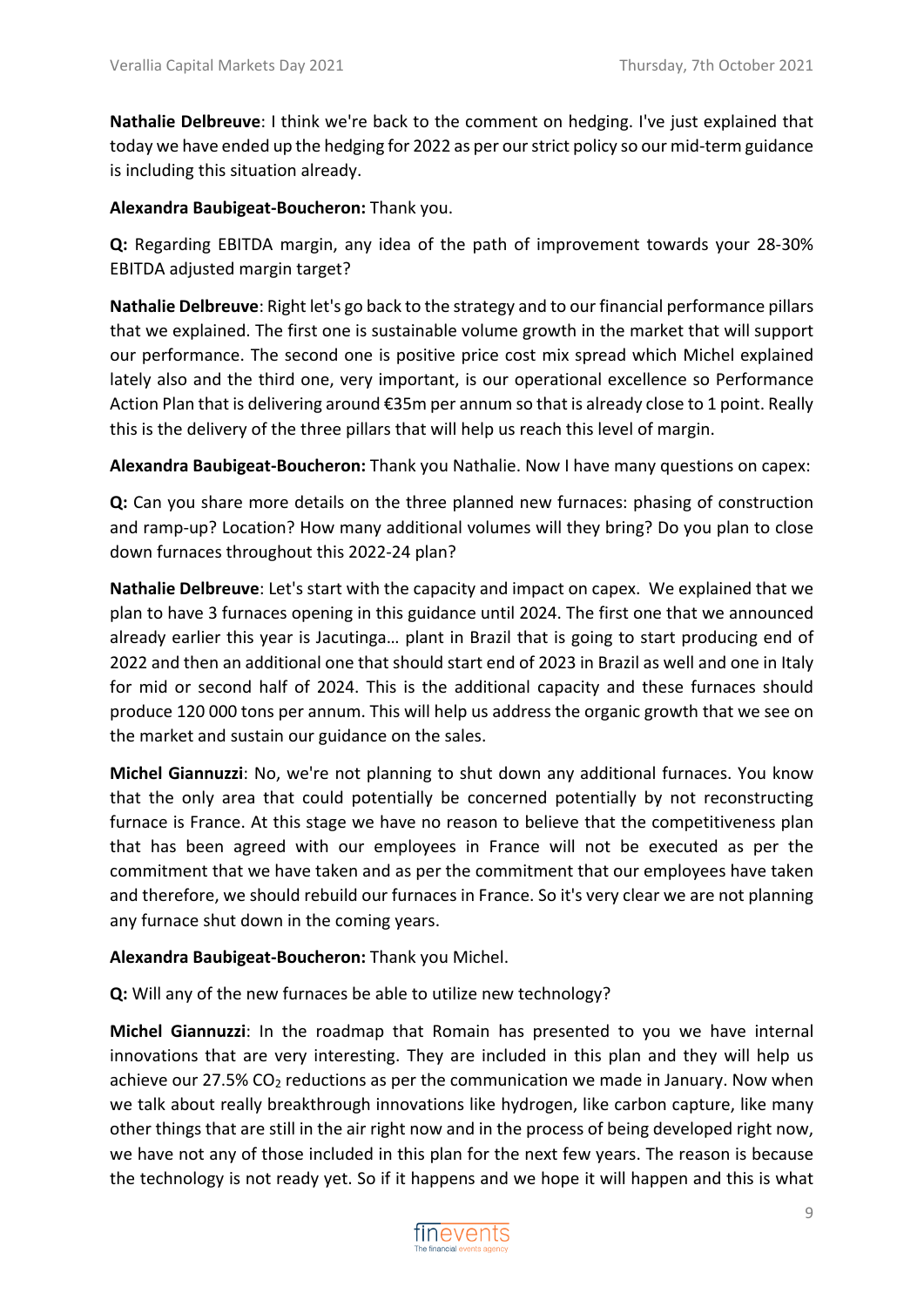gives us hope that it will happen before 2030 and therefore this is why we've increased our mission to 2030 because we believe that in the second part of the decade after 2025, we will have these new technologies available for us in order to accelerate the decarbonation of our company. The best example is the hybrid furnace that we are currently developing with a consortium of glass makers in Europe which is the hybrid furnace of the future in Europe which will aim at switching or swoping the ratio of gas and electricity from 80% gas and 20% electricity today to 80% green electricity and 20% gas tomorrow and by doing so will reduce by 50%, by half, the emissions of the furnace. So this was not included in the first plan that we presented in January, is now included to some extent beyond 2026 in our plan for the new ambition we have which is to be at 1.5 degree Celsius temperature increase and not more.

**Alexandra Baubigeat‐Boucheron:** Thank you Michel. A very related question:

**Q:** Does the new emissions target imply further capex?

**Michel Giannuzzi**: Yes but again beyond 2024 because for the next 3 years there are other things that we plan. This is important capex especially when we talk about new processes, new innovations in the process, this is something you don't decide today for tomorrow. You have at least 2 or 3 years visibility on what you do so it will not impact the next 3 years. So not additional capex beyond the one we gave you as a guidance which is basically around 10% of capex for the next few years, all including, including the strategic capex which meansincluding the 3 furnaces that Nathalie has just mentioned.

Alexandra Baubigeat-Boucheron: Thank you. Then if we move to CO<sub>2</sub> emissions:

**Q:** In order to help us quantify the impact of rising CO<sub>2</sub> prices, can you disclose the yearly expenses for CO<sub>2</sub> contracts every year (in  $\epsilon$  terms) or at least your net short position at Group level? At what path your allocated  $CO<sub>2</sub>$  contracts will decline in coming years? Considering your  $CO<sub>2</sub>$  savings trajectory, do you expect overall  $CO<sub>2</sub>$  costs to grow in the future? Which policy for  $CO<sub>2</sub>$  quotes for phase 4 and the cost for the company (such as provisions, ...)?

**Nathalie Delbreuve**: So I'll try to answer everything but if you see I miss appoint please come back to it Alexandra. So first we have on  $CO<sub>2</sub>$  and I explained as well a hedging policy. I cannot give you and I will not give you details on our  $CO_2$  amounts in  $\epsilon$  and  $CO_2$  hedging impact. I can just remind the hedging policy that is also very strict and exactly like for energy, no speculation, hedging step by step with a 3‐year horizon in order to be hedged around October or at the end of this year for 100% of the year to come, for 75% for the year after and 50% for the third year and we are rolling that every year. Now what I can tell you is that we have approximately 500,000 tons  $CO<sub>2</sub>$  deficit every year. As per today we don't have actually a definitive figure for this year's deficit as Europe is quite late in the process. The way it works in Europe is that you take a benchmark and then the quote allocations are decreasing every year to challenge the sector so around 1% per year. As we have shared we are also working on decreasing significantly our  $CO<sub>2</sub>$  emissions on a faster pace. We are also working on the number of CO<sub>2</sub> that we emit.

**Michel Giannuzzi**: To complement the answer, as you know we are short to the end, we have to buy today a bit less of 500,000 tons of  $CO<sub>2</sub>$  quota on the market. As Nathalie said it's been

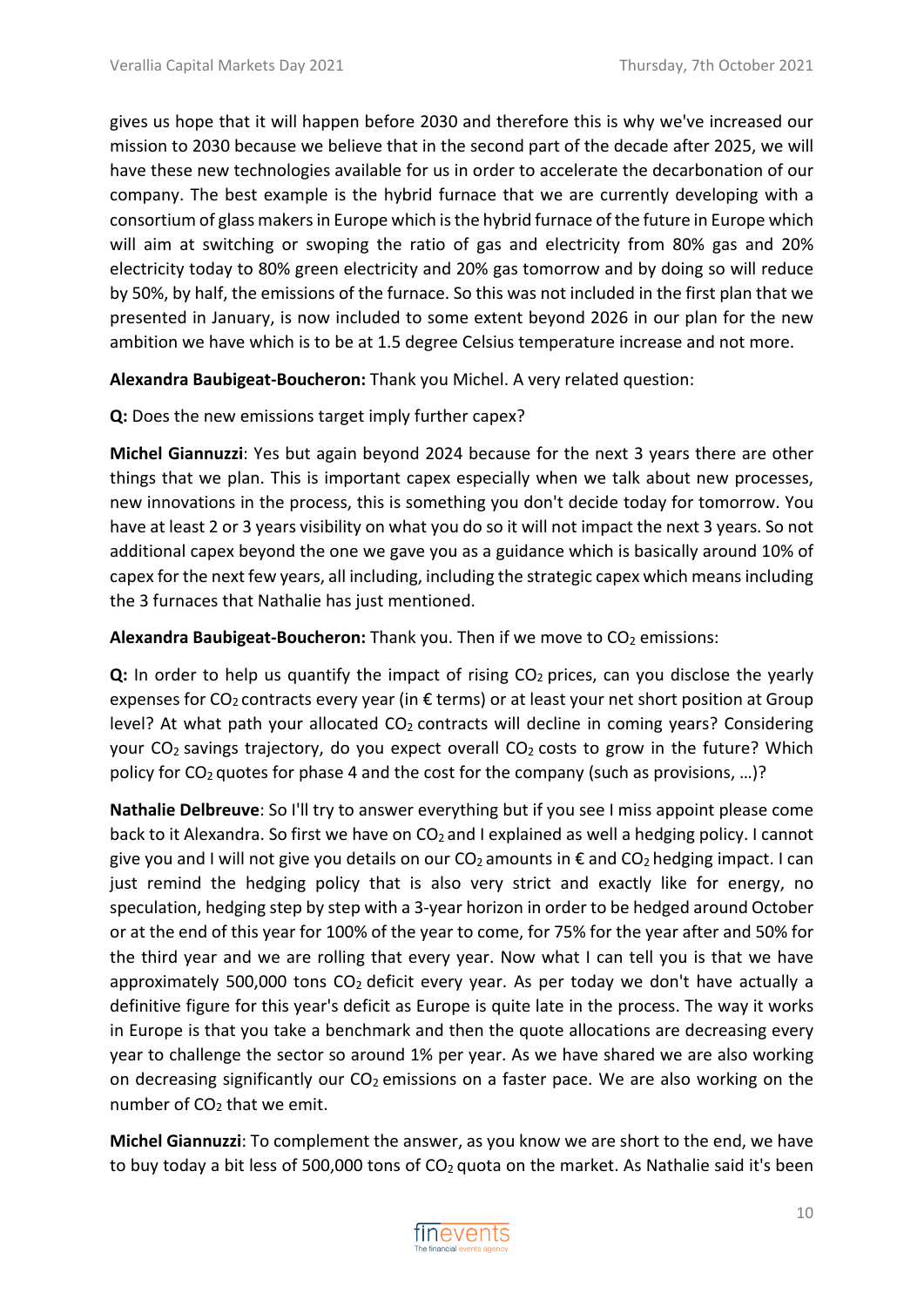already anticipated. Going forward even with the 'Fit for 55' expected impact on the  $CO<sub>2</sub>$  quota and the tightening of the  $CO<sub>2</sub>$  market, the ambition that we have taken to reduce by 46% our emissions by 2030 should put us in a position where we will not have to buy a lot more quota that we are buying currently. So, it should be more or less within the same area, probably a little bit better depending on the timing of our savings implementations, we can be a little bit better or a little bit late but altogether it's not very different from the shortfall of about 500,000 tons of  $CO<sub>2</sub>$  quota that we are today.

**Alexandra Baubigeat‐Boucheron:** Thank you Michel. Now I have a question regarding PAP / Performance Action Plan:

**Q:** What are the key drivers of a 2% per annum decreasing production costs that seems like a very aggressive target?

**Michel Giannuzzi**: I'll take this one because that's the same question I heard during the IPO two years ago, more or less day by day two years ago. So, at that time I have already been two years in the company, I was showing the good trajectory of PAP reductions we had made in 2017, 2018 and part of 2019 and the question was the same 'how are you going to do it in the next three years?' I explained and went back to my presentation it's not a one off project, it's not a few millions euros project, it's an ongoing methodology and an ongoing work of all the teams to go after the costs twice a year in very great details to identify waste and losses, to define projects, to implement projects very fast. As soon, as a project is completed and we have the sales, we move to another project. I'm sorry to say I've seen that for 20 years in the automotive and it worked for many years so I'm not committing for 20 years but certainly for the next three years.

**Alexandra Baubigeat‐Boucheron:** Thank you. Now regarding competition:

**Q:** In which region / market is there more risk that the competition authorities could step in because of the oligopolistic nature of the industry? Is the risk medium or low?

**Michel Giannuzzi**: When we do our risk map, and that's part of our annual report, this is a risk that we have clearly in mind. This is a very competitive market and even if in some regions the consolidation has led to few players, this industry is very strict at complying with the competitive laws, and certainly at Verallia, we have implemented, and we are doing every year training to all our employees about those laws like any other law we have to comply with. We take every possible measure to make sure that we obey by the law, like any other laws by the way, and the fact that it is a concentrated market is making this topic even more accurate or important for any player. We have clearly this risk in mind. We have to get all possible measures to make this risk as little as possible.

**Alexandra Baubigeat‐Boucheron:** Thank you Michel. This is the last question or set of questions regarding M&A.

**Q:** Could you discuss M&A ambitions, regions which the Group could target without having concentration issues with the authorities? Would the Group become more vertical either into raw materials, closures, and alternative substrates?